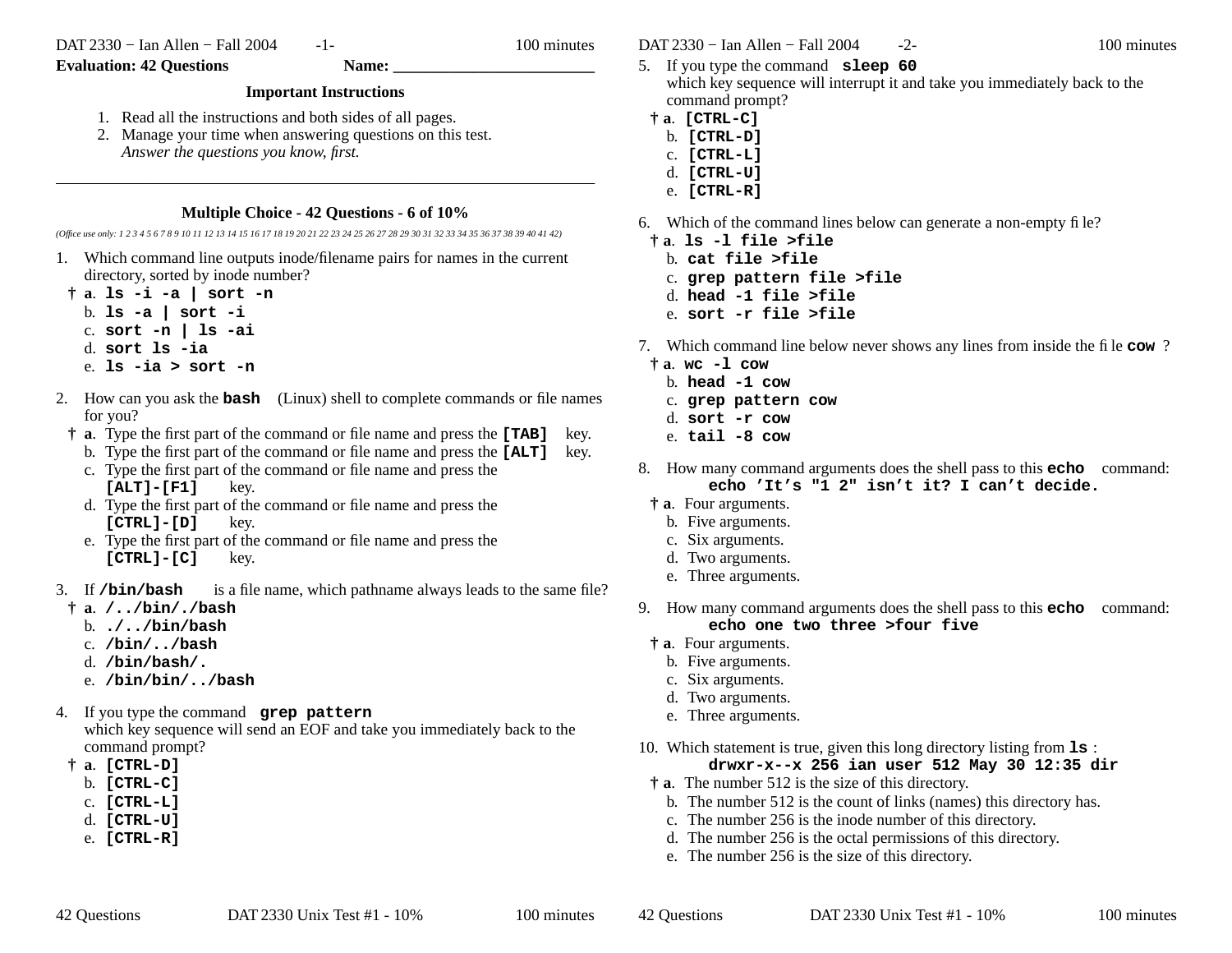DAT 2330 – Ian Allen – Fall 2004 -3- 100 minutes

11. What is the output of this shell command line in an empty directory?

**† <sup>a</sup>**. **\***

- b. an error message from **echo** saying **\*** does not exist
- c. **. . .** d. **.**
- e. no output
- 12. What is the output of this shell command line in an empty directory?
	- **ls \***

**echo \***

- **† <sup>a</sup>**. an error message from **ls** saying **\*** does not exist
	- b. **\***c. **. . .** d. **.**
	- e. no output
- 13. If file **nine** contains nine lines, each of which is the one-digit line number of the line in the file (**<sup>1</sup>** through **9** ), what is the output of this command:

```
sort nine nine | tail -5 | head -1
```
- **† <sup>a</sup>**. **7** b. **1**c. **9**d. **5 5** e. **1 1**
- 14. How many lines are in file **out** after this command line?
- **echo hi >dog >out >cat † <sup>a</sup>**. no output (empty file)
	- b. **1**
	- c. **3**
	- d. **2**
	- e. no such file (file does not exist)
- 15. Which command line lists all possible utilities available for compiling programs?
	- **† <sup>a</sup>**. **man -k compile**
		- b. **man compile**
		- c. **grep compile /etc/\***
		- d. **grep /etc/\* compile**
		- e. **man \* | grep compile**
- DAT 2330 − Ian Allen − Fall 2004 4- 100 minutes
- 16. Which of these statements is true?
- **† <sup>a</sup>**. Unix commands must be entered in lower-case letters.
	- b. Unix commands can be entered in upper-case or lower-case letters; they are equivalent.
	- c. You can only login to Unix once per userid; you cannot be logged in to the same machine twice.
	- d. To erase an entire line of typing, type [CTRL]-[D].
	- e. To indicate End-of-File (no more input), type [CTRL]-[C].
- 17. How many lines are in the file **bar** after this command line: **echo hi >x ; echo ho >>x ; cat x >bar**
- **† <sup>a</sup>**. **2**
	- b. **4**
- c. **6**
- d. **1**
- e. nothing empty file no data
- 18. How many arguments and options are there to the command:

## **wc -wc /sort**

- **† <sup>a</sup>**. Two command line arguments, one of which contains two bundled options.
	- b. Two arguments, one of which is a single option and the other is a pathname.
	- c. A three-letter file name and a **/sort** switch option argument.
	- d. Two arguments, no options.
	- e. Two options, no arguments.
- 19. In an empty directory, how many arguments are passed to the **wc** command in this command line?

**date >o1 ; touch a1 b2 out >o1 ; wc o\***

- $\dot{a}$  **2**
- b. **3**
- c. **4**
- d. **5**
- e. **1**
- 20. If directory **/a** contains these seven two-character file names: **aa** , **ab** , **ac** , **ad** , **<sup>a</sup>\*** , **a?** , **??** , then which shell command below will remove only the single name **a?** from the directory?
- **† <sup>a</sup>**. **rm '/a/a?'**
	- b. **rm /a/?\?**
	- c. **rm /a/a?** d. **rm "/a?"**
- e. **rm /a\?**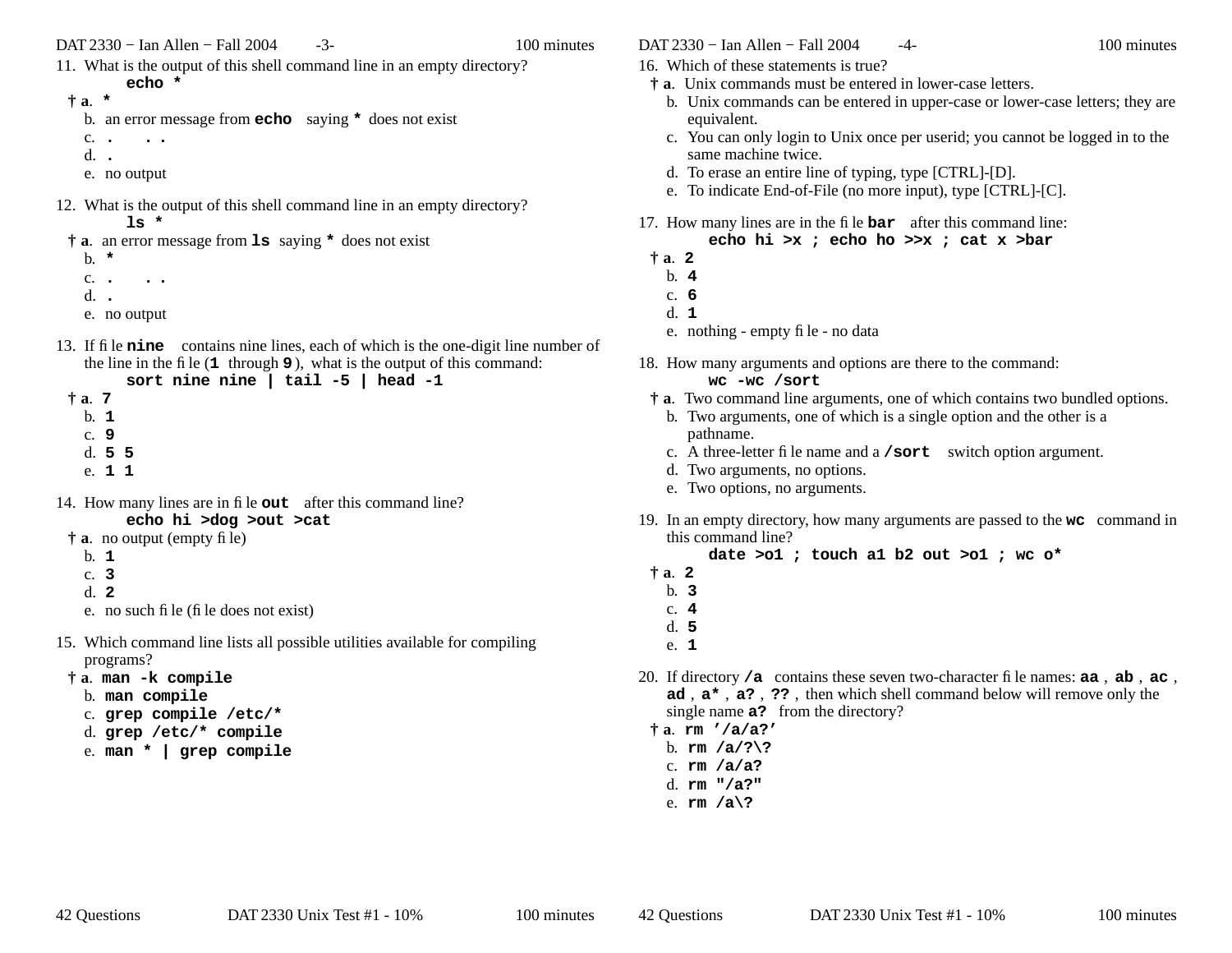DAT 2330 – Ian Allen – Fall 2004 - 5- 100 minutes

21. Which command line below outputs only lines 10-15 of the 16-line file named **cow** ?

**† <sup>a</sup>**. **head -15 cow | tail -6** b. **tail -16 cow | head -10** c. **head -16 cow | tail -5 cow** d. **head -15 | tail -6 cow** e. **tail -10 cow | head -6 cow**

- 22. What is in the file **cow** after this command line: **echo a >b ; echo b >a ; mv b a >cow**
	- **† <sup>a</sup>**. nothing empty file no data
		- b. **a** followed by **b**
		- c. **a**
		- d. **b**
		- e. no such file (nonexistent)
- 23. If directory **cow** contains only these four three-character file names: **.AA** , **.A1** , **.BB** , **.B.** , then what is the output of this command line: **echo cow/\***
	- **† <sup>a</sup>**. **cow/\***
		- b. **cow/.AA cow/.A1 cow/.BB cow/.B.**
		- c. **cow/.AA cow/.A1 cow/.BB**
		- d. **cow/.B.**
		- e. no output
- 24. Which of these command lines will make file **cow** contain all of the content of file **one** followed by all of the content of file **two** ?
- **† <sup>a</sup>**. **cat one two >cow**
	- b. **cp one two >cow**
	- c. **cp one >cow two >cow**
	- d. **mv one two >cow**
	- e. **echo one two >cow**
- 25. In an empty directory, how many words are in file **pig** after this command line? **touch pig pig ; ls >pig**
	- **† <sup>a</sup>**. **1**
		- b. **3**
		- c. **2**
		- d. **4**
		- e. no output (empty file)

DAT 2330 − Ian Allen − Fall 2004 - 6- 100 minutes

- 26. What is the possible output on your screen of this command line:
	- **echo wc >date ; sort date >date ; cat date**
- **† <sup>a</sup>**. no output
- b. **wc**
- c. **162 8 d ate**
- d. **162 9 d ate**
- e. **Mon Sep 27 15:58:34 EDT 2004**
- 27. If I am in my home directory named **/home/myhome** and **dir** is an empty sub-directory, what is true after this command line:

**touch new ; mv ./dir/../new ../myhome/old**

- **† <sup>a</sup>**. the parent directory of **dir** now has a file named **old** in it
	- b. the directory **dir** now contains only a file named **old**
	- c. there is a second copy of the file **new** in the file named **old**
	- d. the command fails because the path **./dir/../new** does not exist
	- e. the command fails because the path **../myhome/old** does not exist
- 28. If file **x** contains ten lines, and file **<sup>y</sup>** contains twenty lines, then how many lines are in file **cat** after this command line:

```
sort x y >z ; tail -5 x >x ; sort x y z >cat
```
- **† <sup>a</sup>**. **50**
	- b. **55**
- c. **60**
- d. **40**
- e. no lines (empty file)
- 29. If my current directory is **/usr** , which of these pathnames is equivalent to the pathname **/usr/x/y/z** ?
	- **† <sup>a</sup>**. **x/./y/z**
		- b. **/x/y/z**
		- c. **./usr/x/y/z**
		- d. **../x/y/z**
		- e. **../usr/y/z**
- 30. What is the output of this successful command line?

**cd /home/myhome ; mkdir foo ; mkdir bar ; pwd**

- **† <sup>a</sup>**. **/home/myhome**
	- b. **/home/myhome/foo**
	- c. **/home/myhome/bar**
	- d. **/home/myhome/foo/bar**
	- e. **/bar**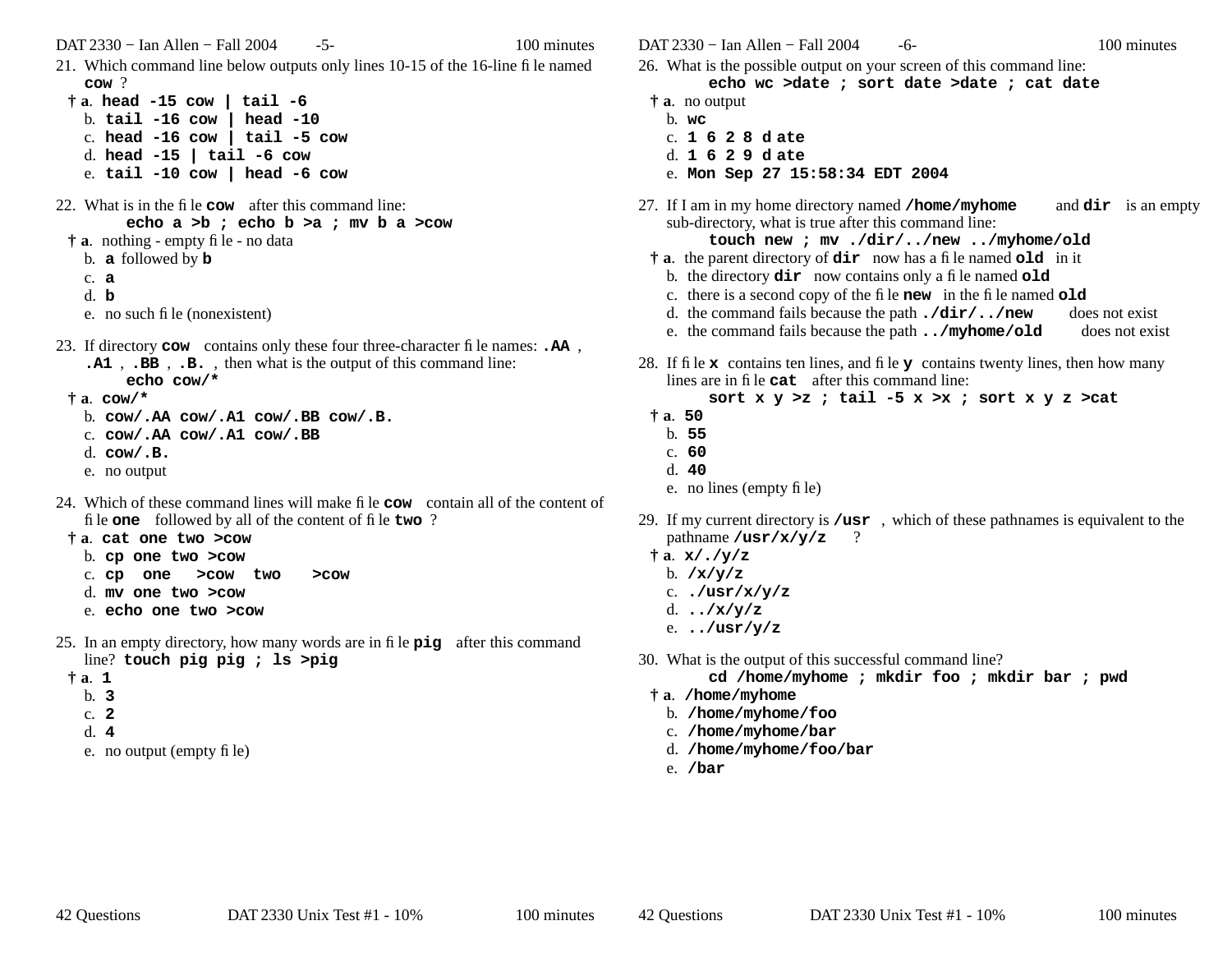DAT 2330 – Ian Allen – Fall 2004 -7- 100 minutes

31. Which command line displays all the names in the current directory that are exactly three digits long (and no others)?

**† <sup>a</sup>**. **echo [0-9][0-9][0-9]**

- b. **echo [1-3][1-3][1-3]**
- c. **echo [3][3][3]**
- d. **echo [?][?][?]**
- e. **echo ???**
- 32. If file **twenty** contains twenty lines, and file **thirty** contains thirty lines, then how many lines are output by this command:

**tail twenty | cat thirty**

- **† <sup>a</sup>**. **30**
	- b. **50**
	- c. **20**
	- d. **40**
	- e. no lines (no output)

33. What is in file **two** after running this command line? **echo one >two three four**

- **† <sup>a</sup>**. **one three four**
	- b. **one**
	- c. **echo one**
	- d. **three four**
	- e. no output
- 34. What command shows all the lines in file **/etc/group** that contain the string **idallen** ?
- **† <sup>a</sup>**. **grep idallen /etc/group**
	- b. **grep /etc/group idallen**
	- c. **cat /etc/group > grep idallen**
	- d. **cat /etc/group | wc idallen**
	- e. **grep idallen >/etc/group**
- 35. In the output of the command **ls -i -a** , <sup>a</sup> dot that begins a pathname signifies what?
- **† <sup>a</sup>**. A name that is hidden.
	- b. The parent directory.
	- c. The current directory.
	- d. A name with an unprintable character.
	- e. An inode (index) numbered file.
- 36. Which Unix command line deletes a directory and everything inside it?
- **† <sup>a</sup>**. **rm -r dir**
	- b. **rm -all dir**
	- c. **rmdir -r dir**
	- d. **rmdir -all dir**
	- e. **deltree -all dir**

DAT 2330 – Ian Allen – Fall 2004 -8- 100 minutes

- 37. When doing an **ls -a** , the output pathname that is a double dot (**..** ) signifies what?
- **† <sup>a</sup>**. The parent directory.
	- b. A hidden file.
	- c. The current directory.
	- d. The root directory.
	- e. A pathname with double links.
- 38. What appears on your screen after this command line?
	- **mkdir xx ; rmdir xx | wc -c † <sup>a</sup>**. **0** b. **1**
		- c. **2**
		- d. **3**
		- e. no output
- 39. What appears on your screen after this command line?
	- **echo hi >ls ; cat ls > wc**
	- **† <sup>a</sup>**. no output
		- b. **112**c. **113**d. **ls**
		- e. **hi**
- 40. Which of these commands always returns you to your account home directory?
- **† <sup>a</sup>**. **cd**
	- b. **cd /home**
	- c. **cd home**
	- d. **cd ..**
	- e. **cd /home/..**
- 41. In an empty directory, how many files are created by this command:

**"b c" ''de**

- **touch a† <sup>a</sup>**. **5**
- b. **6**
- c. **7**
- d. **3**
- e. **4**
- 42. Which command line displays all the non-hidden names in the current directory that contain the letter **<sup>x</sup>** (and no others)?
- **† <sup>a</sup>**. **\*x\***
- b. **?x?**
- c. **[x]**
- d. **\*x**
- e. **x\***